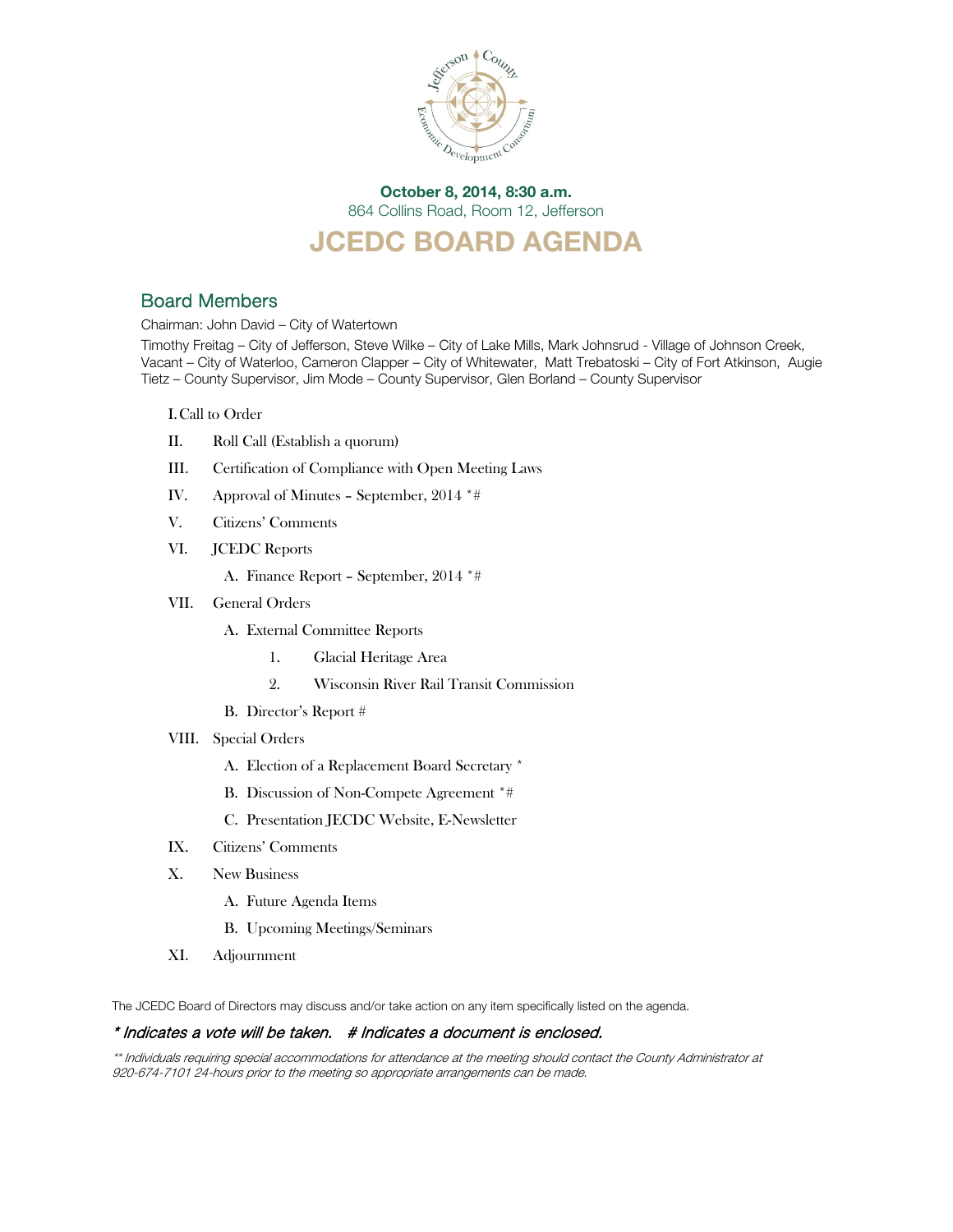

| Action            | Presentation<br><b>Future Review</b>                      |
|-------------------|-----------------------------------------------------------|
| Date:             | October 8, 2014                                           |
| Point of Contact: | Watertown Mayor John David<br><b>JCEDC Board Chairman</b> |
| Agenda Item:      | IV                                                        |
| Respective Issue: | Motion to approve September, 2014 Minutes.                |

# Action Taken:



Motion Carried

Not Carried / Denied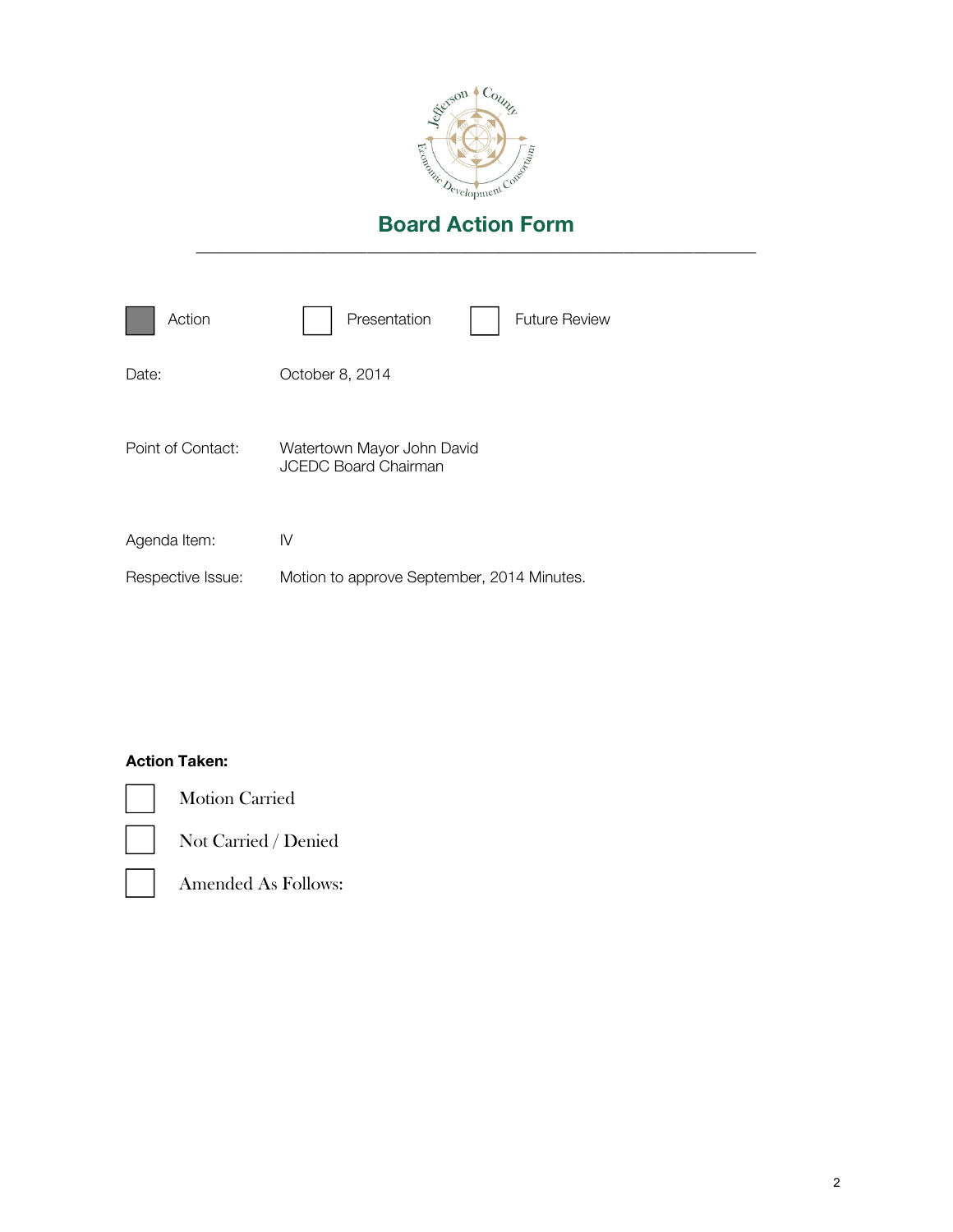

# Jefferson County Economic Development Consortium BOARD MINUTES

September 10, 2014

Meeting called to order at 8:30 am.

Board members present: Supervisors Augie Tietz, Glen Borland; Jim Mode; John David – City of Watertown; Mark Johnsrud – Village of Johnson Creek; Matt Trebatoski – City of Fort Atkinson; T-Freitag – City of Jefferson

Others Present: County Administrator Ben Wehmeier, Leigh Price- JCTC, Gene Dalhoff - Mad Rep, LaVern Georgson – Jefferson County, Mary Gage – WEDC, Jennifer Bakke, MATC, Jennifer Kilian, WE Energies, Jim Romlein Executive Director Genevieve Borich, and Administrative Assistant RoxAnne Witte

### Certification of compliance with Open Meeting Law Requirements

R Witte certified compliance for the agenda dated 9/10/2014

### Minutes

Tietz/Borland moved to approve minutes of the August 13, 2013 JCEDC Board of Directors with the correction of removing Matt Trebatoski as being present and adding Steve Wilke as being present. Motion Carried.

### Citizen Comments

Mary Gage submitted a handout to the board with upcoming events that WEDC will be hosting.

### JCEDC Finance Report June 2014

Mode/Borland moved to approve the July 2014 Finance Report as printed. Motion Carried.

Titez/David moved to approve the Amended 2015 JCEDC Budget with new wage/benefits costs. Motion Carried.

### General Orders -

### A. External Committee Reports

### 1. Glacial Heritage Area

A Tietz updated the board on the following:

- Watertown Outboarders Property- application will be submitted to Brandt Quirk Foundation seeking funds to develop the property in to camping area.
- Watertown/Oconomowoc Bike Trail working continues on seeking funding for this project.
- 1. Wisconsin River Rail Transit Commission A Tietz updated the board on the recent meeting they attended and the projects that are being funded by the commission.
- 2. Jefferson County Tourism Council L Price reported their looking at ways to promote county wide events and work on developing the county wide branding image and look forward to working with JCEDC on the Branding/Marketing Committee.

### B. Director's Report

- 1. G Borich distributed her September 10, 2014 report updating the board on her current activities and projects the staff are currently working on.
- 2. Eco-Dev Platform Demonstration work continues on training each municipality on the software.

### Special Orders –

DISCLAIMER: These minutes are uncorrected and any corrections made thereto will be noted in the proceedings at which these minutes are approved.

JCEDC-September 10, 2014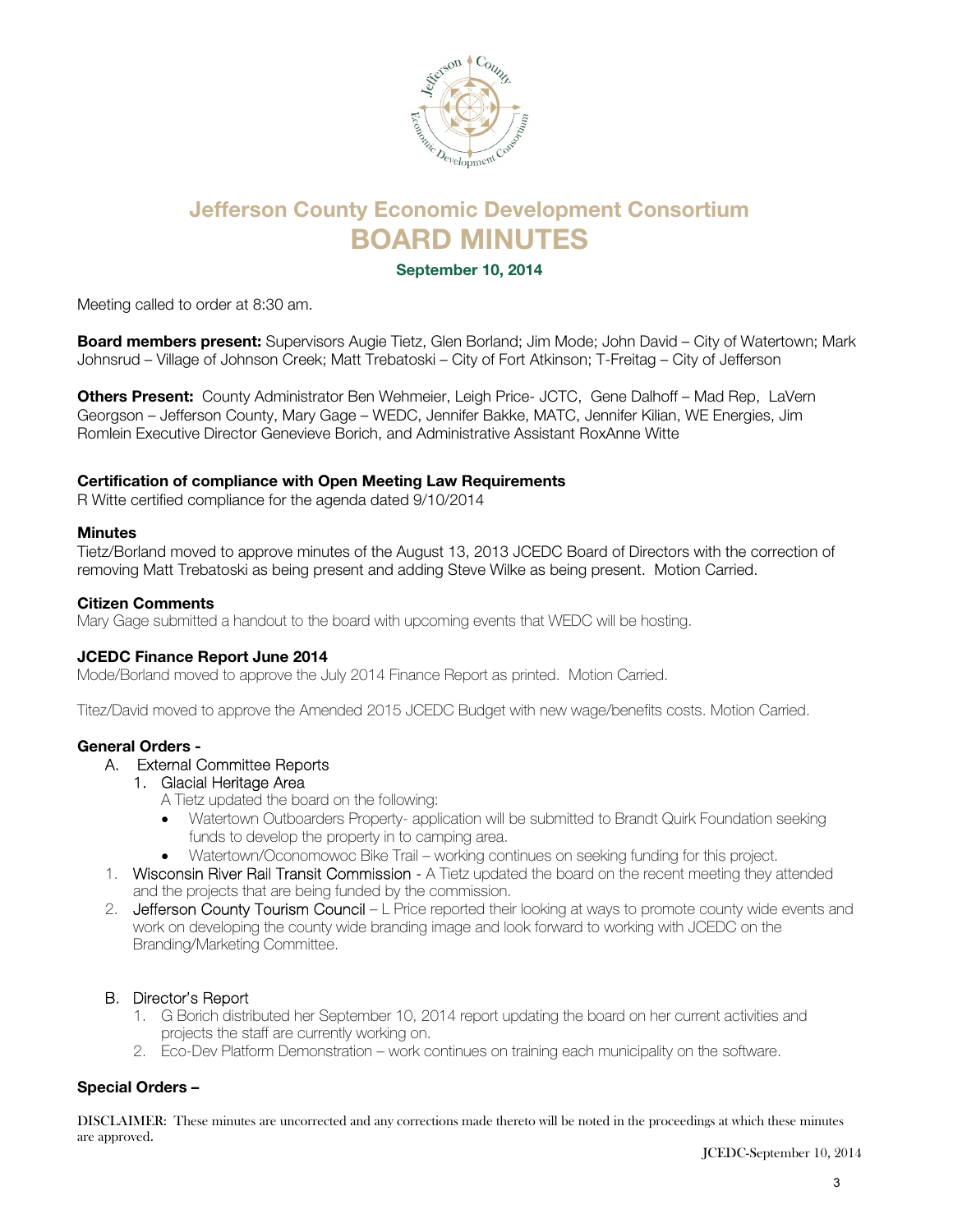### A. Establishment of JCEDC Committee – Branding Marketing

Freitag/Tietz moved to approve the establishment of a JCEDC committee to develop a county-wide marketing brand that encompasses both tourism and economic development. Motion Carried.

### B. Discussion of Non-Complete Agreement.

 Freitag/Mode motion to table a decision on the Non-Complete Agreement until October JCEDC Board of Directors meeting. In the meantime all board members will send any additions/deletions/corrections on the agreement to Genevieve. Motion Carried

### C. Presentation: Broadband Grant Application

Jim Romlein gave a presentation on developing a program that would develop the technology infrastructure for Jefferson County as it relates to broadband. Discussion was held on whether JCEDC would like to participate in the Wisconsin Public Service grant application and take a leadership role in development of the WR2VI Cooperative. It was the consensus of the board that questions regarding the presentation and project would be directed to Genevieve to seek clarification from Mr. Romlien and a decision will then be made as to whether JCEDC will participate in this project.

### Citizens Comments

none.

### New Business

### A. Future Agenda Items –

- 1. Non Compete Agreement between communities
- 2. Rail Replacement
- B. Upcoming Meetings/Seminars –

1. JCEDC Board of Directors, September 10, 2014 8:30 am, 864 Collins Rd, Rm 12, Jefferson, WI

2.

### Adjournment

There being no further business for consideration, motion by Mode/Johnsrud to adjourn. Motion carried. Meeting adjourned at 9:35 s/,

Respectfully submitted, RoxAnne Witte, Recording Secretary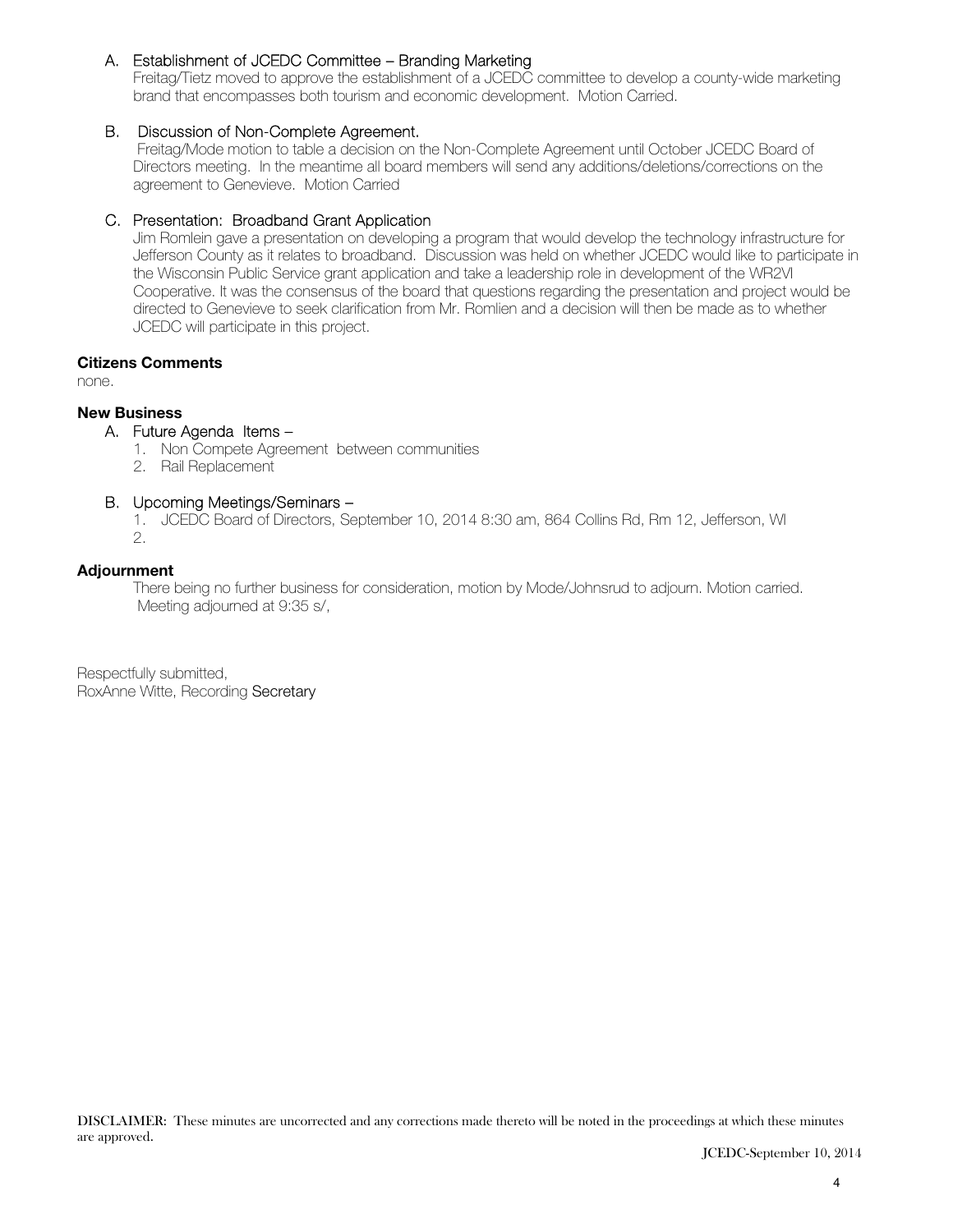

| Action            | Presentation<br><b>Future Review</b>                |
|-------------------|-----------------------------------------------------|
| Date:             | October 8, 2014                                     |
| Point of Contact: | Genevieve Borich<br><b>JCEDC Executive Director</b> |
| Agenda Item:      | VI.A                                                |
| Respective Issue: | Motion to approve September, 2014 Finance Report.   |

# Action Taken:



Motion Carried



Not Carried / Denied

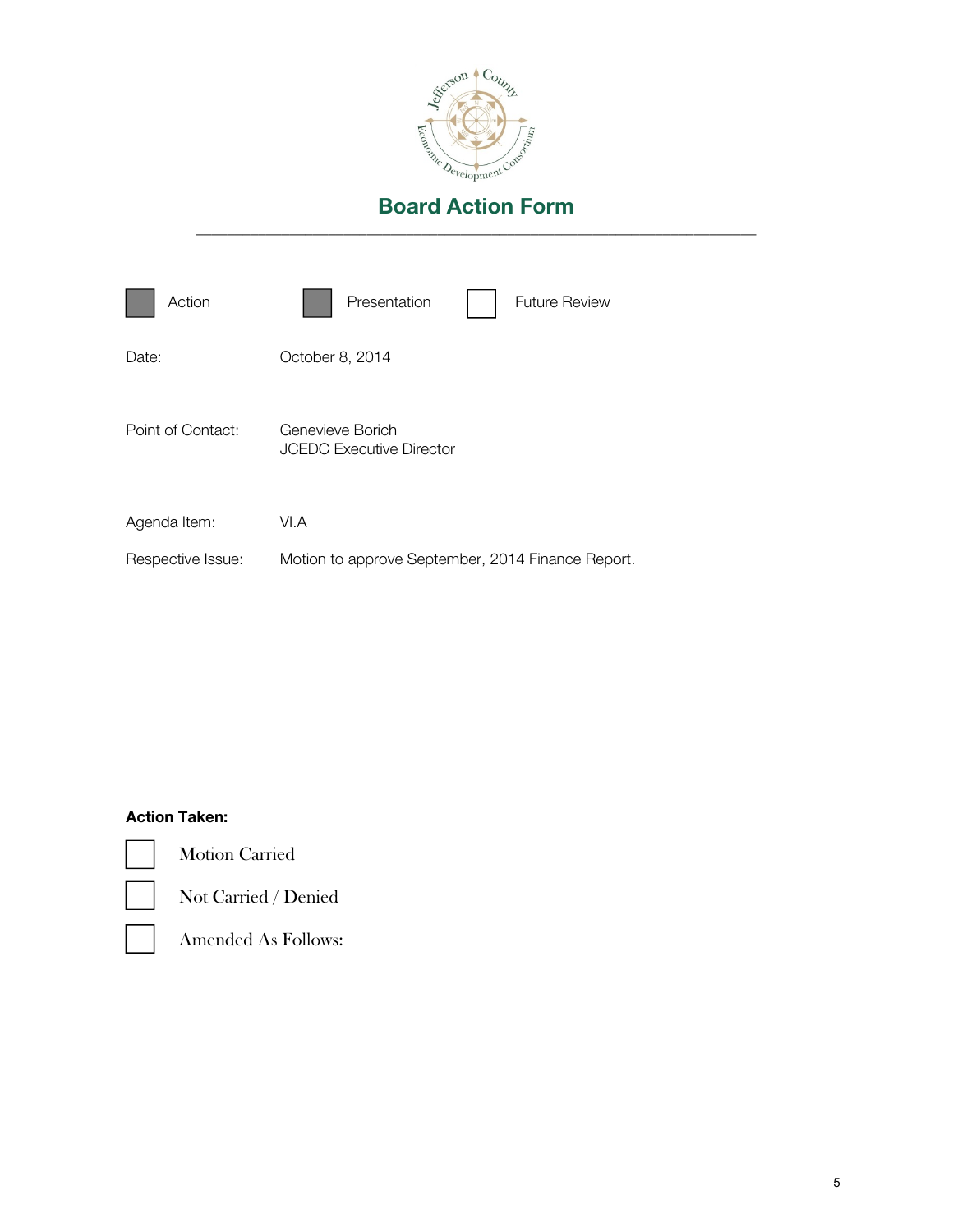#### Jefferson County Economic Development Consortium Financial Statement: September 30, 2014

|                                              | *September      | <u>Financial Statement. September 30, 2014</u><br><b>YTD Estimated</b> | <b>YTD Budget</b>        | Pct YTD<br><b>Budget</b> | Adjusted 2014<br><b>Budget</b> |
|----------------------------------------------|-----------------|------------------------------------------------------------------------|--------------------------|--------------------------|--------------------------------|
| Income                                       |                 |                                                                        |                          |                          |                                |
| 2013 Home Buyer Counseling                   |                 | 1,300.00                                                               |                          |                          |                                |
| 2014 Home Buyer Counseling                   | 1,950.00        | 15,450.00                                                              | 10,000.00                | 168%                     | 10,000.00                      |
| Jefferson County                             |                 | 83,857.00                                                              | 83,857.00                | 100%                     | 83,857.00                      |
| Fort Atkinson                                |                 | 12,367.00                                                              | 12,367.00                | 100%                     | 12,367.00                      |
| Jefferson                                    |                 | 7,926.00                                                               | 7,926.00                 | 100%                     | 7,926.00                       |
| Johnson Creek                                |                 | 2,818.00                                                               | 2,818.00                 | 100%                     | 2,818.00                       |
| Lake Mills                                   |                 | 5,748.00                                                               | 5,748.00                 | 100%                     | 5,748.00                       |
| Waterloo                                     |                 | 3,321.00                                                               | 3,321.00                 | 100%                     | 3,321.00                       |
| Watertown                                    |                 |                                                                        |                          | 100%                     |                                |
|                                              |                 | 15,428.00                                                              | 15,428.00                |                          | 15,428.00                      |
| Whitewater                                   |                 | 1,593.00                                                               | 1,593.00                 | 100%                     | 1,593.00                       |
| Transfer from Reserve - Rail & Econ Services |                 | 24,000.00                                                              | 24,000.00                | 100%                     | 24,000.00                      |
| Transfers & Other Financing Sources          |                 |                                                                        | 214.00                   | 0%                       | 214.00                         |
| TOTAL INCOME                                 | \$<br>1,950.00  | 173,808.00                                                             | \$<br>167,272.00         | 103.91%                  | \$<br>167,272.00               |
| Expenses                                     |                 |                                                                        |                          |                          |                                |
| 511110 Salary-Permanent Regular              | 6.482.25        | 42635.87                                                               | 58.340.25                | 73%                      | 77,787.00                      |
| 511210 Wages-Regular                         | 1,084.26        | 13831.47                                                               | 13,011.00                | 106%                     | 17,348.00                      |
| 511320 Wages-Vacation Pay                    |                 | 951.94                                                                 |                          |                          |                                |
| 511330 Wages-Longevity Pay                   |                 | 0.00                                                                   | 112.50                   | 0%                       | 150.00                         |
| 511340 Wages-Holiday Pay                     |                 | 1410.78                                                                |                          |                          |                                |
| 511350 Wages-Miscellaneous(Comp)             |                 | 1289.09                                                                |                          |                          |                                |
| 512141 Social Security                       | 603.42          | 4740.51                                                                | 5,430.75                 | 87%                      | 7,241.00                       |
|                                              |                 |                                                                        |                          |                          |                                |
| 512142 Retirement (Employer)                 | 555.83          | 4234.43                                                                | 5,002.50                 | 85%                      | 6,670.00                       |
| 512144 Health Insurance                      | 1,443.64        | 8661.84                                                                | 13,155.75                | 66%                      | 17,541.00                      |
| 512145 Life Insurance                        | 2.16            | 9.24                                                                   | 63.75                    | 14%                      | 85.00                          |
| 512173 Dental Insurance                      | 35.34           | 212.04                                                                 | 810.00                   | 26%                      | 1,080.00                       |
| 521229 Recruitment Related                   | ÷,              | 2411.56                                                                | $\overline{\phantom{a}}$ | ٠                        |                                |
| 529305 Web Page                              |                 | 11.26                                                                  |                          |                          |                                |
| 531298 United Parcel Service UPS             | ÷               | 4.17                                                                   | 50.00                    | 8%                       | 50.00                          |
| 531301 Office Equipment                      |                 | 273.27                                                                 | 200.00                   | 137%                     | 200.00                         |
| 531303 Computer Equipment/Software           | 10.54           | 3636.81                                                                | 100.00                   | 3637%                    | 100.00                         |
| 531311 Postage                               | 5.00            | 92.23                                                                  | 157.50                   | 59%                      | 210.00                         |
| 531312 Office Supplies                       | 42.00           | 827.14                                                                 | 600.00                   | 138%                     | 600.00                         |
| 531313 Printing & Duplicating                |                 | 10.00                                                                  | 30.00                    | 33%                      | 30.00                          |
| 531322 Subscription                          | ٠               | 8802.83                                                                | 10,400.00                | 85%                      | 10,400.00                      |
|                                              |                 |                                                                        |                          |                          |                                |
| 531324 Membership Dues                       |                 | 860.00                                                                 | 425.00                   | 202%                     | 425.00                         |
| 531326 Advertising                           |                 | 331.20                                                                 |                          |                          |                                |
| 532325 Registration                          |                 | 0.00                                                                   | 400.00                   | 0%                       | 400.00                         |
| 532332 Mileage                               | 150.00          | 1473.62                                                                | 2,715.00                 | 54%                      | 2,715.00                       |
| 532334 Commercial Travel                     |                 | 401.49                                                                 | 550.00                   | 73%                      | 550.00                         |
| 532335 Meals                                 | 20.00           | 353.89                                                                 | 746.00                   | 47%                      | 746.00                         |
| 532336 Lodging                               |                 | 130.08                                                                 | 300.00                   | 43%                      | 300.00                         |
| 532339 Other Travel & Tolls                  |                 | 172.00                                                                 | 100.00                   | 172%                     | 100.00                         |
| 532350 Training Materials                    |                 | 298.38                                                                 | 500.00                   | 60%                      | 500.00                         |
| 533225 Telephone/IP Telephone                | 20.00           | 206.00                                                                 | 315.00                   | 65%                      | 420.00                         |
| 533236 Wireless Internet                     | 82.75           | 513.21                                                                 |                          |                          |                                |
| 535242 Maintain Machinery & Equipment        |                 | 661.73                                                                 | 510.00                   | 130%                     | 510.00                         |
|                                              |                 |                                                                        |                          |                          |                                |
| 571004 IP Telephony Allocation               | 28.83           | 259.47                                                                 | 259.50                   | 100%                     | 346.00                         |
| 571007 MIS Direct Charge                     |                 | 2097.08                                                                |                          |                          |                                |
| 571009 MIS PC Group Allocation               | 436.50          | 3928.50                                                                | 3,928.50                 | 100%                     | 5,238.00                       |
| 571010 MIS Systems Group Allocation          | 87.75           | 789.75                                                                 | 789.75                   | 100%                     | 1,053.00                       |
| 591519 Other Insurance                       | 39.02           | 351.18                                                                 | 420.00                   | 84%                      | 560.00                         |
| 593413 Wisconsin River Rail Transit Comm     |                 | 14000.00                                                               | 14,000.00                | 100%                     | 14,000.00                      |
| <b>TOTAL EXPENSES</b>                        | \$<br>11,129.29 | s<br>120,874.06                                                        | \$<br>133,422.75         | 91%                      | s<br>167,355.00                |

\*Note these numbers are estimates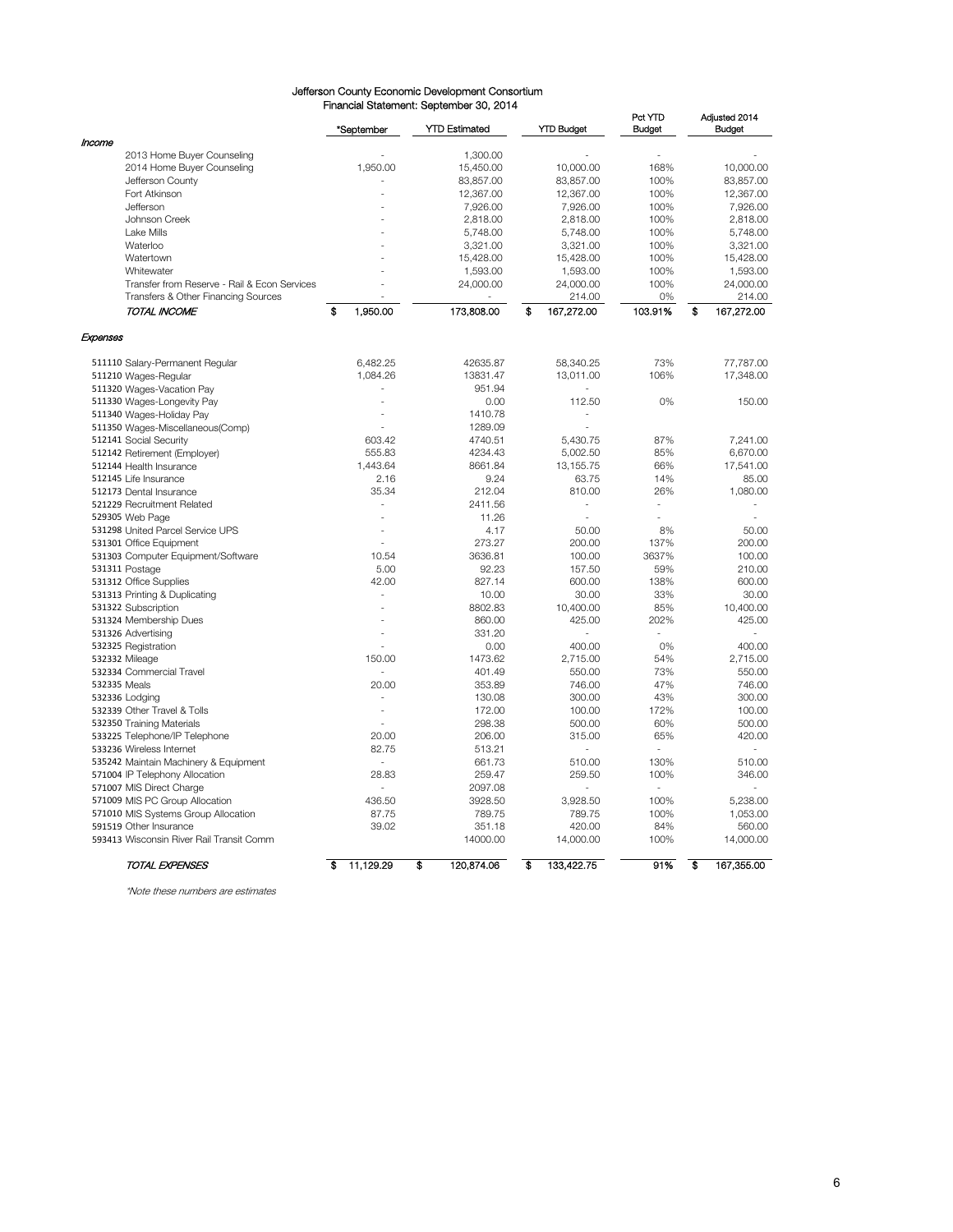

| Action            | Presentation                                        | <b>Future Review</b> |
|-------------------|-----------------------------------------------------|----------------------|
| Date:             | October 8, 2014                                     |                      |
| Point of Contact: | Genevieve Borich<br><b>JCEDC Executive Director</b> |                      |
| Agenda Item:      | VII.B                                               |                      |
| Respective Issue: | Directors Report                                    |                      |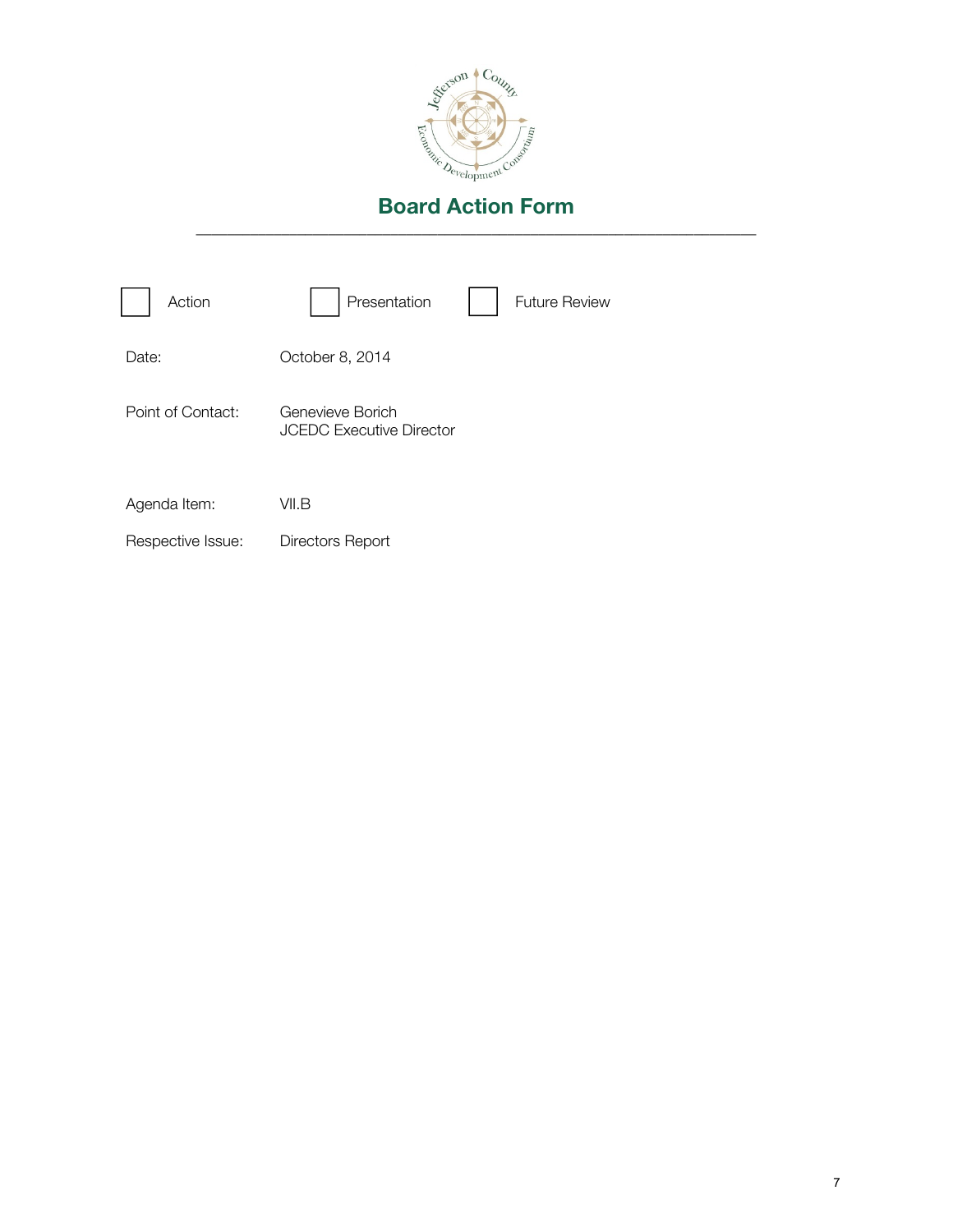

# JCEDC DIRECTOR'S REPORT

October 8th, 2014

## JCEDC ADMINISTRATIVE SUMMARY

Enclosed is the JCEDC Director's Report for October, 2014. Included within this document are a summary of JCEDC's work centered around the five areas of the organization's focus: Communication, Marketing, Workforce Development, Supporting a Positive Business Climate, and Facilitation and Coordination. For the remainder of 2014, the JCEDC Board and its staff look to continue to grow collaborations with economic development partners and the County's communities focused on work within these five core areas.

### Update: JCEDC Website & E-News Launch

After an unexpected set of delays in September, staff have launched the JCEDC website for public use. Staff has announced the launch of the new JCEDC website with the first edition of the JCEDC e-newsletter as well.

### Update: grant application

The Board will not take action at this time on the grant application Jim Romlein presented about and instead is interested in having a long-term discussion on the initiative and support.

### Update: JCEDC Future Financial Discussion

Staff is in the process of developing a white paper outlining options for diversifi ation of income streams in coming years. This white paper will be presented to Mayor David and County Administrator Wehmeier in November, and will be shared with the Board later this year or early 2015 for further discussion.

### Update: Eco-Dev Platform Training

Staff is in the process of attending second visits to each community to work with local staff to set up their Eco-Dev business attraction/expansion/ retention projects in this online confidential project management system from Location One Information Systems. In addition, staff are working with local leaders to begin discussions on the business retention program at these meetings. Finally, staff are working to schedule the first of quarterly 5-minute presentations to community's councils and Chambers.

### **WRRTC**

Mayor David has been appointed by Jefferson County Chairman Schroeder to serve as the third representative on the WRRTC rail commission. As both a community with vested interest in rail improvements and a member of the JCEDC, Mayor David will represent our group in the coming meetings.

### Upcoming Focus

A large focus in the coming months will be on establishing a county-wide business retention interview program for both primary employers and downtown/retail/lifestyle companies. With this, staff are working to schedule in November the first meetings of the new JCEDC Primary Employment and Small Business/Entrepreneurship/Downtown Working Groups. The primary focus of the initial meeting of these groups will be to discuss goals and coordination of both the primary employer and retail/downtown business retention interview programs. JCEDC will work with local staff and officials to develop the interview program as well as a strategic plan outlining a program to interviewing local companies. The results of this program will empower the JCEDC, local community leaders, and regional community leaders on how to best support and grow our local economy.

Second, an upcoming focus in October and November will be in exploring applying to WEDC for a Capacity Building grant to receive funds to create a "Transportation and Infrastructure Strategic Plan with an Emphasis on Economic Development". Up to \$50,000 in grant funds are awarded within this program.

The EPA brownfields assessment grant has been officially awarded to the County. Staff are working to issue an RFQ/P for qualified consultants to help execute the program of work. Staff are also exploring a 2015 EPA Petroleum Assessment grant application.

Finally, a large focus in the next month will be to continue to network with community organizations and leaders.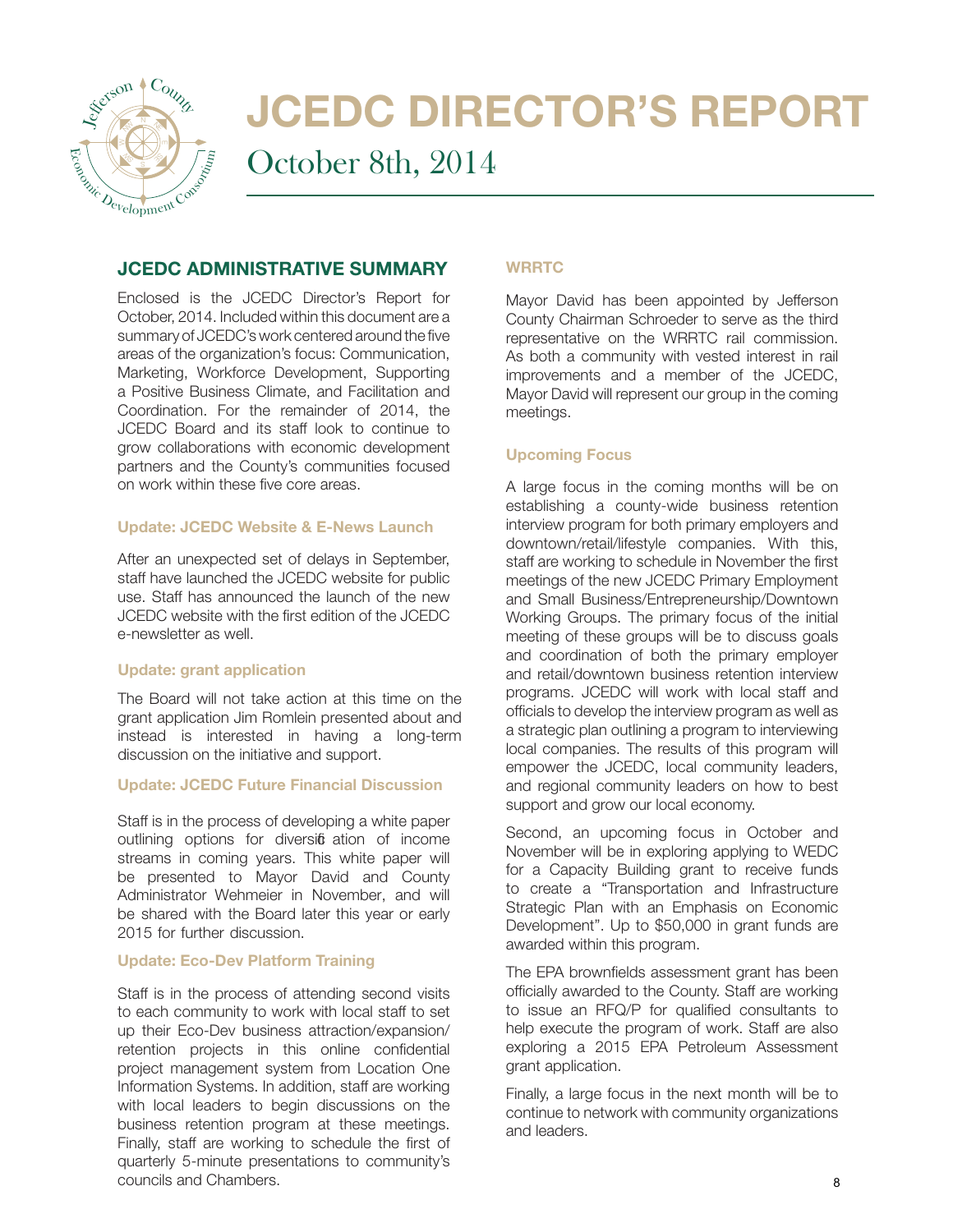# FOCUS AREA 1: COMMUNICATION

### Work Accomplished

- Attended visits with local communities: Fort Atkinson and Whitewater
- Setting up meetings with communities to do semi-annual and quarterly updates on local economy
- Provided announcements of key events, data releases, grants, and other funding opportunities through first JCEDC E-Newsletter
- Continuing discussion on development of transportation strategic planning - set strategic meeting date
- Continuing to build contact database for both the JCEDC quarterly e-newsletter as well as other announcements, etc.
- Attended Jefferson Rotary meeting to discuss Med College and JCEDC updates
- Attended In Force Training for WEDC platform

# FOCUS AREA 2: MARKETING OF JEFFERSON COUNTY

### Work Accomplished

- Continue to serve in an ex-officio capacity on the Jefferson County Tourism Council
- Launched JCEDC marketing website
- Working to establish a JCEDC Committee to coordinate branding and marketing for the County in tourism and economic development

# FOCUS AREA 3: SUPPORTING A POSITIVE BUSINESS CLIMATE & WORKFORCE DEVELOPMENT

### Work Accomplished

- EPA brownfieds grant finalized and awarded. Working on issuing an RFP for consulting assistance.
- Working to build a continuously up-to-date database of commercial and industrial properties available (both buildings and sites) to market through both LOIS and Locate in Wisconsin as well as local agencies websites'
- Continued to explore NETS dataset this is a geocoded database of each business within

the county with 20-year history on ownership, sales, employee count, etc by industry. Initial assessment is to build a comprehensive, accurate database of the largest businesses in the county so that we may initially target these companies for the business retention interview program.

- Set up community snapshot indicators on new website with local metrics
- Explored 2015 application for EPA Brownfields Petroleum grant application

# FOCUS AREA 4: FACILITATION AND **COORDINATION**

### Work Accomplished

- Attended WEDC Regional Summit to learn of programs, incentives
- Set meeting with WRRTC Rail Commission representatives from Jefferson County to develop program for coordination with local partners
- Engaged several communities with business attraction/expansion requests
- Continue to assist with implementation of AdvanceNow, the Greater Madison Region's Comprehensive Economic Development Strategy (CEDS) and partner with MADREP on various activities
- Serve as support and as a liaison to local planning and economic development staff and local leaders
- Staff are exploring the development of a proposal to certify RoxAnne as a HUDcertified home-buyer counselor. More information forthcoming.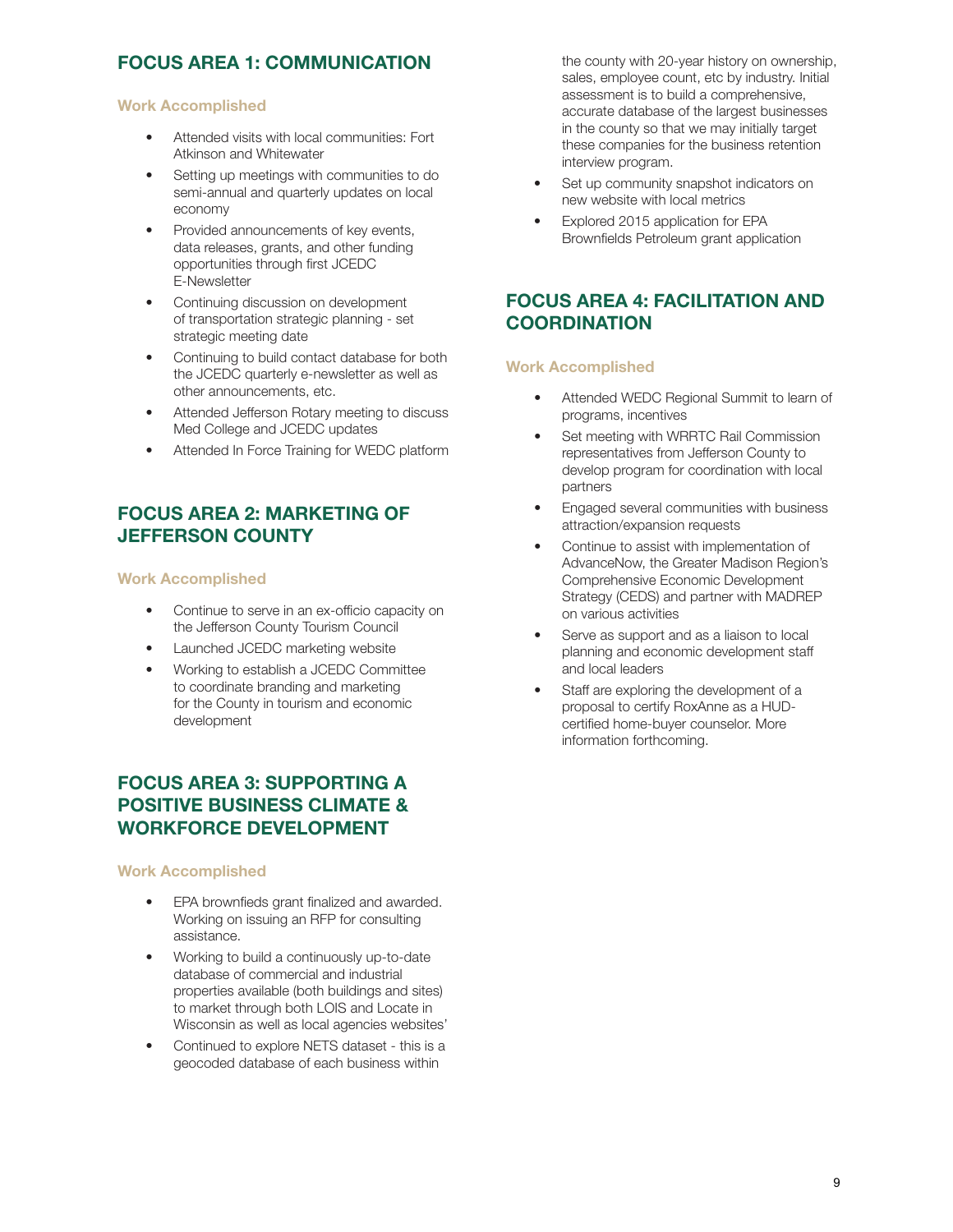

| Action            | Presentation<br><b>Future Review</b>                      |
|-------------------|-----------------------------------------------------------|
| Date:             | October 8, 2014                                           |
| Point of Contact: | Watertown Mayor John David<br><b>JCEDC Board Chairman</b> |
| Agenda Item:      | VIII.A                                                    |
| Respective Issue: | Election of a Replacement Board Secretary                 |

### Action Taken:



Motion Carried



Not Carried / Denied

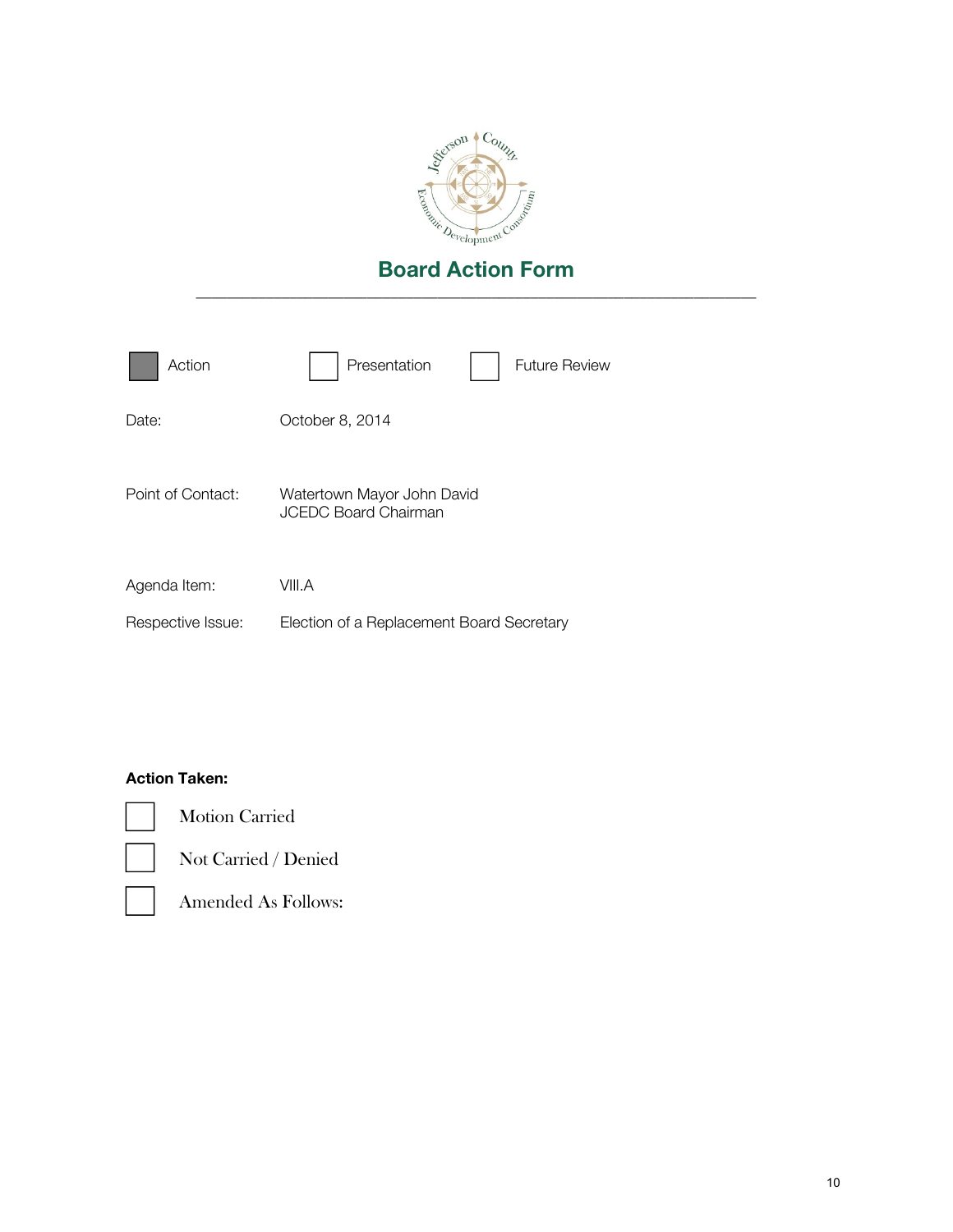

| Action            | Presentation<br><b>Future Review</b>                                                                           |
|-------------------|----------------------------------------------------------------------------------------------------------------|
| Date:             | October 8, 2014                                                                                                |
| Point of Contact: | Watertown Mayor John David<br><b>JCEDC Board Chairman</b>                                                      |
| Agenda Item:      | VIII.B                                                                                                         |
| Respective Issue: | Motion to approve the recommendation of presenting the JCEDC Non-Compete<br>Agreement to local municipalities. |

# Action Taken:

Motion Carried

Not Carried / Denied

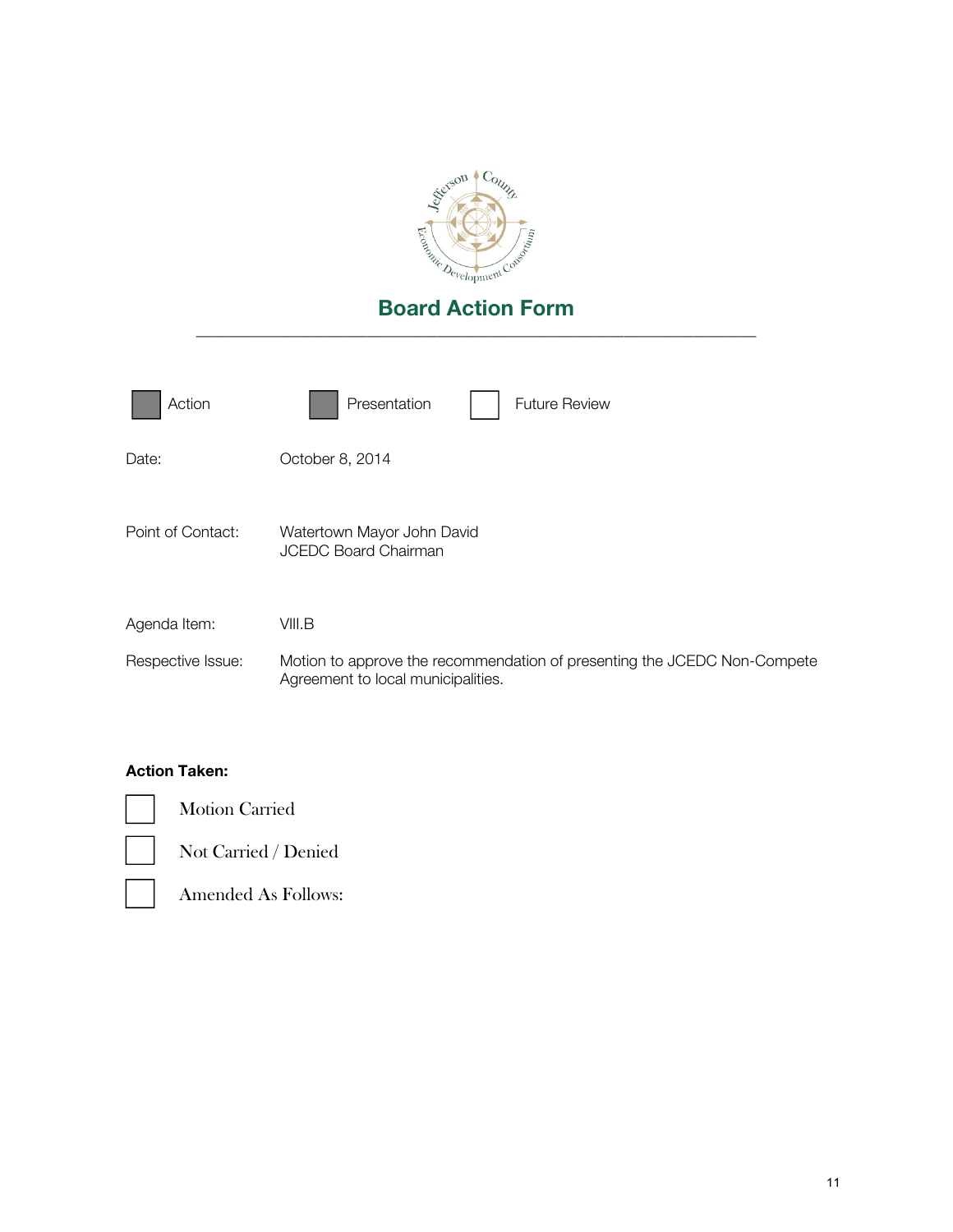### RESOLUTION NO. 2014-03

## RESOLUTION SUPPORTING ECONOMIC DEVELOPMENT PRACTICES GUIDELINES FOR JEFFERSON COUNTY COMMUNITIES

WHEREAS, the Jefferson County Economic Development Consortium, is an Intergovernmental Agreement and partnership committed to improving and diversifying the local economy by attracting and retaining businesses in the greater Jefferson County area; and

WHEREAS, the municipalities of Fort Atkinson, Jefferson, Johnson Creek, Lake Mills, Waterloo, Watertown, and Whitewater are all municipal contributors to the partnership; and services are extended throughout all of Jefferson County; and

WHEREAS, competition among Jefferson County communities for economic development can have regional benefit; however, when such competition results in unnecessary public infrastructure expenses, the region, as a whole, does not benefit; and

WHEREAS, representatives of Jefferson County communities and their economic development partners have met on a regular basis to discuss economic development issues of common concern in Jefferson County; and

WHEREAS, recognizing the benefits of regional cooperation in economic development are subscribing to a mission statement to guide individual municipalities in dealing with economic development competition in the future, such mission statement being:

> ... to develop and promote cooperative intergovernmental strategies that create and maintain regional economic development initiatives and improve the overall efficiency of municipal services throughout Jefferson County; and

WHEREAS, in order to achieve the goals of this mission statement, guidelines for implementation of such mission statement have also been developed.

NOW, THEREFORE, BE IT RESOLVED that the Jefferson County Economic Development Consortium adopts the following:

1. Competition Guidelines.

a. Municipalities should not initiate solicitation of businesses from another Jefferson County community unless the purpose of such solicitation is to encourage businesses to add additional locations in Jefferson County.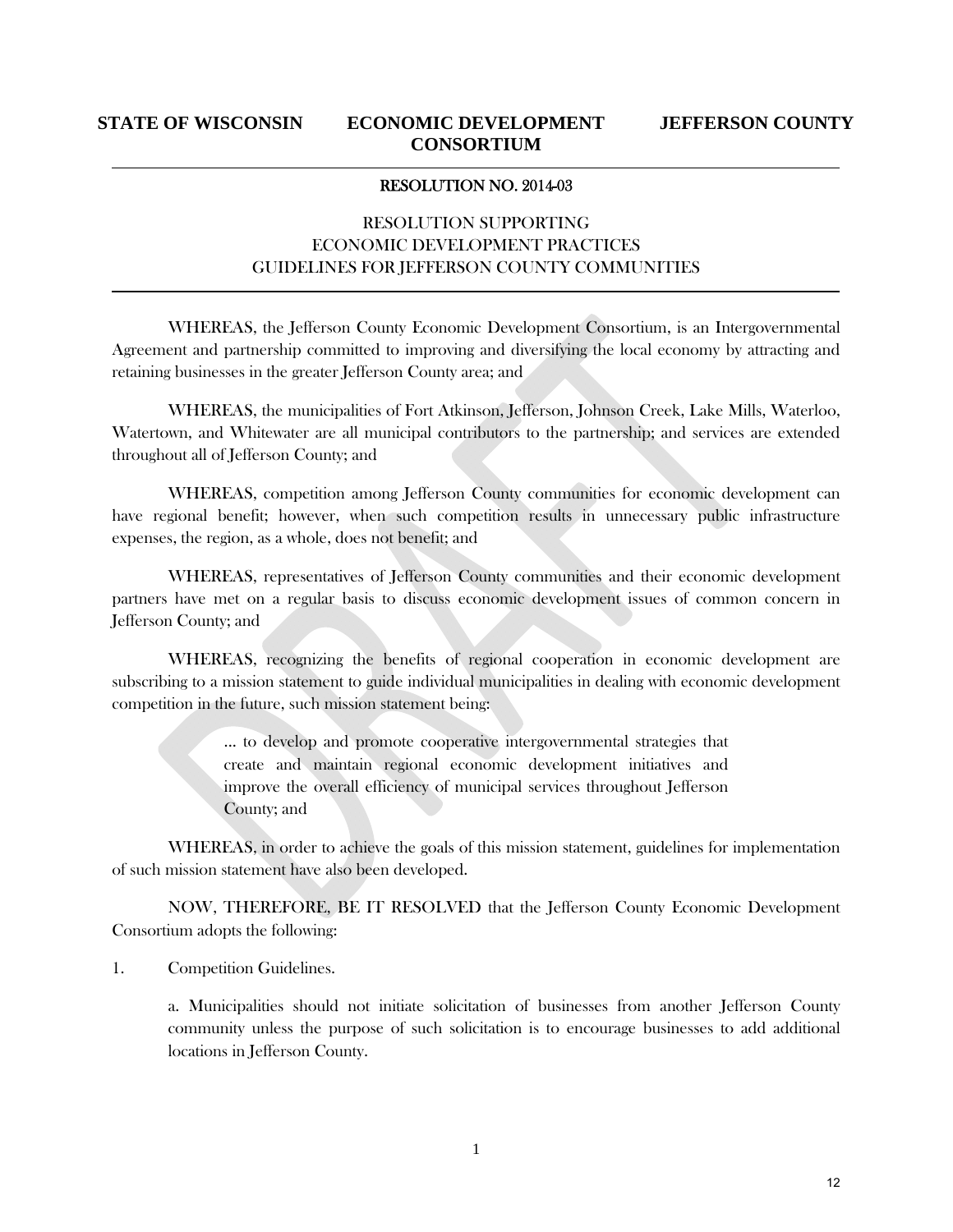b. Municipalities may compete for existing Jefferson County businesses which invite competition on the basis that without moving from its current location it would cease business operations, move out of Jefferson County, or relocation to another Jefferson County municipality would provide specific advantages for the business or business owner.

c. Municipalities that receive inquiries from a business currently located within a Jefferson County community about relocating their business should notify a community official in the business's current community to advise them of this contact, provided that the business has not requested confidentiality of the contact.

d. JCEDC shall create and update annually a list of contacts to be used for notifying community officials of possible business relocations.

e. Municipalities may solicit and compete for any business not located within a Jefferson County community.

2. Intergovernmental Support Guidelines.

a. Municipalities that are no longer under consideration in a multi-site competition for a business should terminate continued solicitation efforts if the remaining preferred site(s) are within a Jefferson County municipality.

b. Jefferson County municipalities should work to cooperatively promote the selection of a Jefferson County preferred site to ensure the business in question selects Jefferson County as its development site.

3. Jefferson County Economic Development Promotion Guidelines.

a. JCEDC shall coordinate with Jefferson County municipalities to promote achieved economic success through an annual media release.

b. Marketing strategies to retain existing business and promote economic development should be cooperatively developed, in conjunction with strategies and materials developed by individual municipalities, and utilized by Jefferson County municipalities.

c. JCEDC shall coordinate and cooperate with other Wisconsin economic development agencies to promote regional development in Wisconsin.

d. JCEDC shall increase efforts to recruit new companies to Jefferson County.

e. JCEDC shall coordinate municipal involvement in the Jefferson County branding initiative.

BE IT FURTHER RESOLVED that the Jefferson County Economic Development Consortium hereby agrees to implement and incorporate the above policies, strategies, and guidelines on a reciprocal basis with any other Jefferson County community that adopts this resolution and supports JCEDC's economic development promotion efforts listed above.